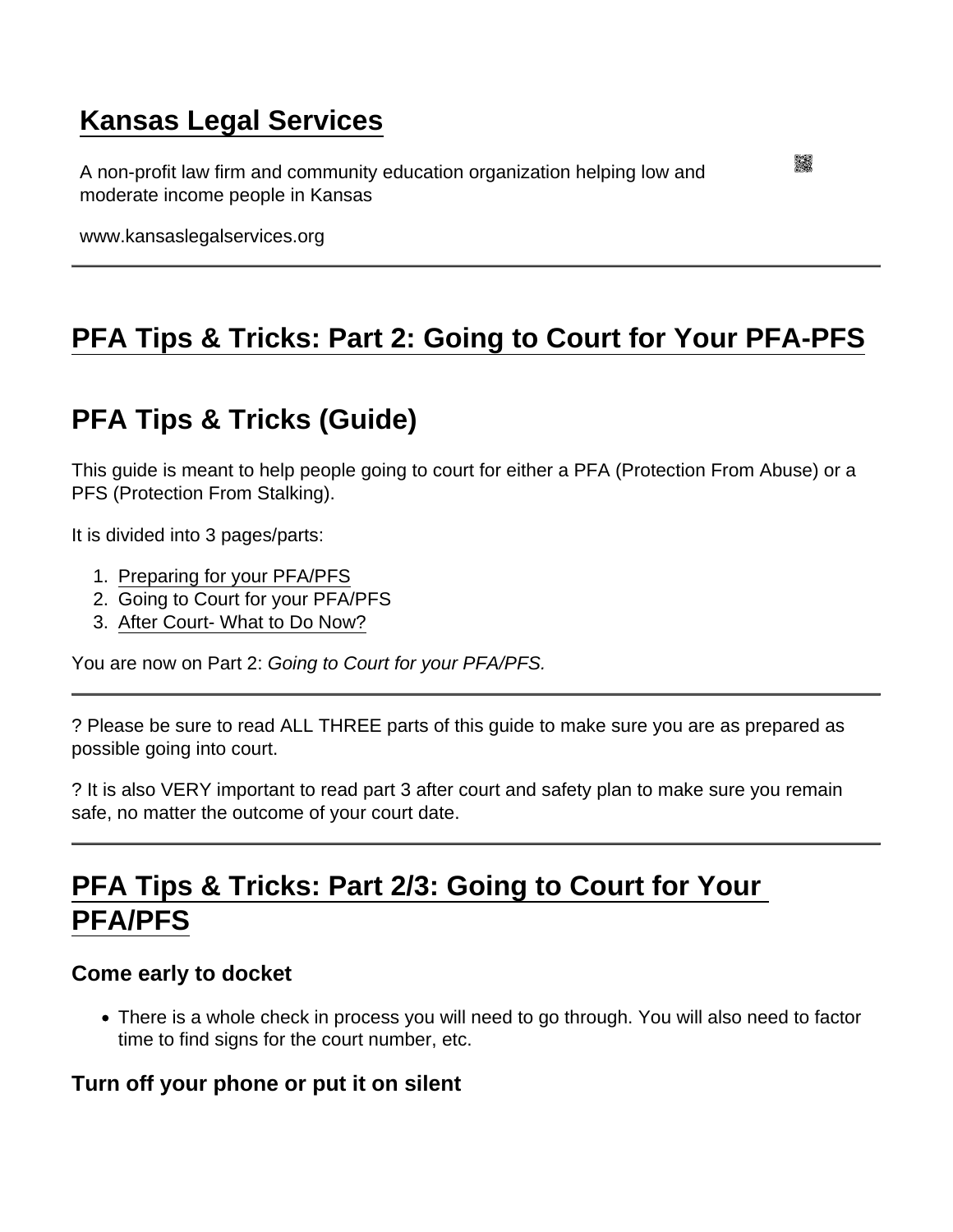- You don't want your ringer going off while someone is talking.
- Do not text or answer a phone call in court. If the Judge sees you on your phone they will ask you to leave.



## **What to do when your case is called**

- Stand, don't stay seated. Speak clearly and audibly when making your presence known.
- Come to the front of the divider when your case is up and stand at the desks in front of the judge.
	- $\circ$  One desk is for plaintiffs (the person who filed the case) and the other is for defendants (the person against whom the case is filed).

### **Show respect to the judge and the court**

- Address the judge as "Your Honor" and listen closely to their instructions and explanations.
- Do not interrupt the judge. Ever.

#### **Be aware of your body language in court**

- Avoid rolling your eyes or interrupting while the other side talks.
	- $\circ$  Even if what they are saying is wrong or they are lying, it's their time to talk. You'll get your chance to tell the judge what you think when it's your turn.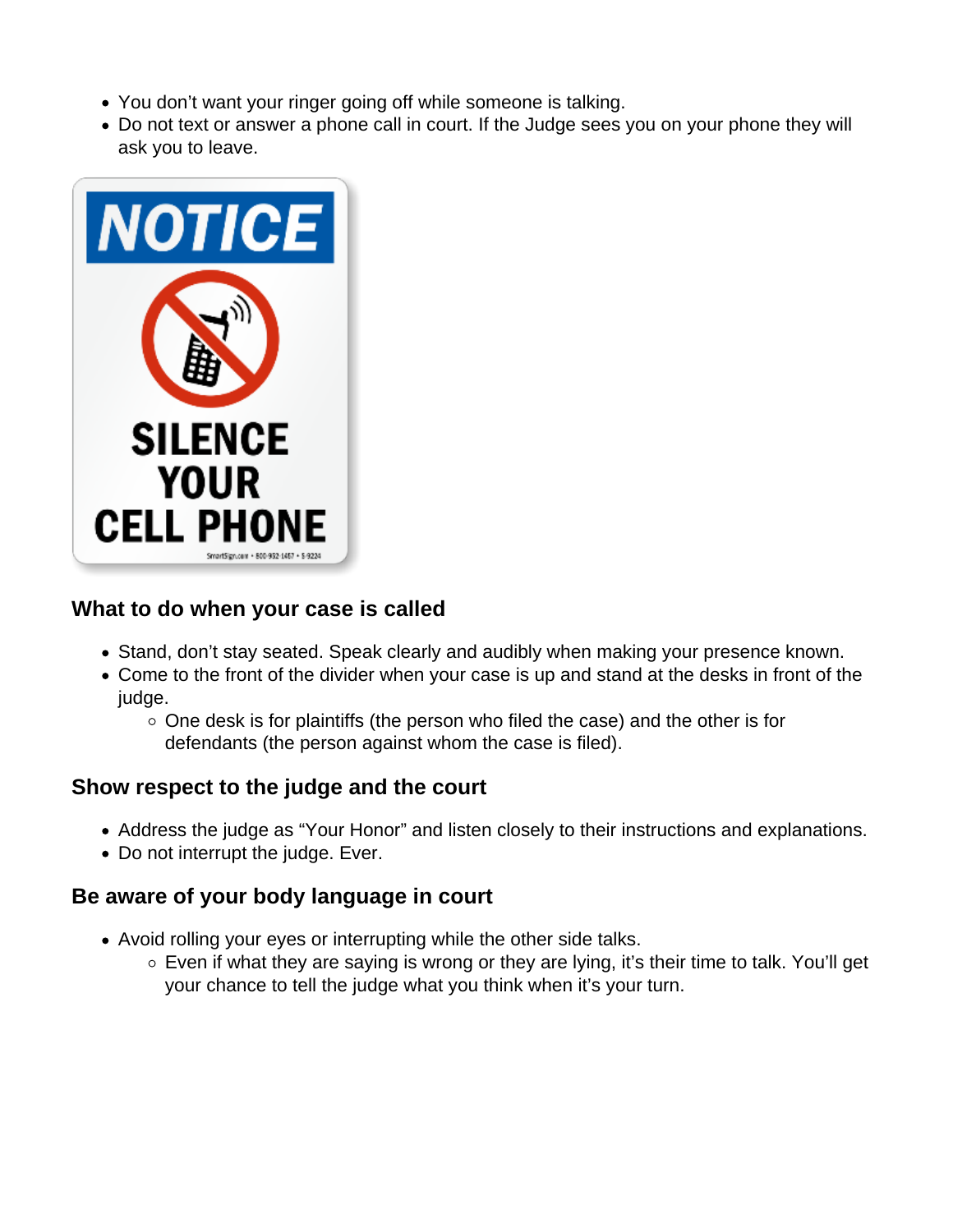

## **When you are in front of the judge, avoid talking directly to your opponent**

All comments and arguments should be to the judge and not include any side conversations with your opposing party.

#### **How docket works/ Flow of events**



- Make sure you write down the date of your court appearance in your calendar. Make arrangements for childcare and transportation.
	- BE THERE, and be there on time.
- First, you will need to check in with the clerk at the courtroom door. The clerk will mark you present on their sheet and let you know which side of the room to sit on.
	- $\circ$  In PFA and PFS cases, defendants and plaintiffs sit on opposite sides of the room.
- When the judge comes into the room, you will be asked to "all rise". Stand when you hear that. Then the judge will let you know when you can sit back down.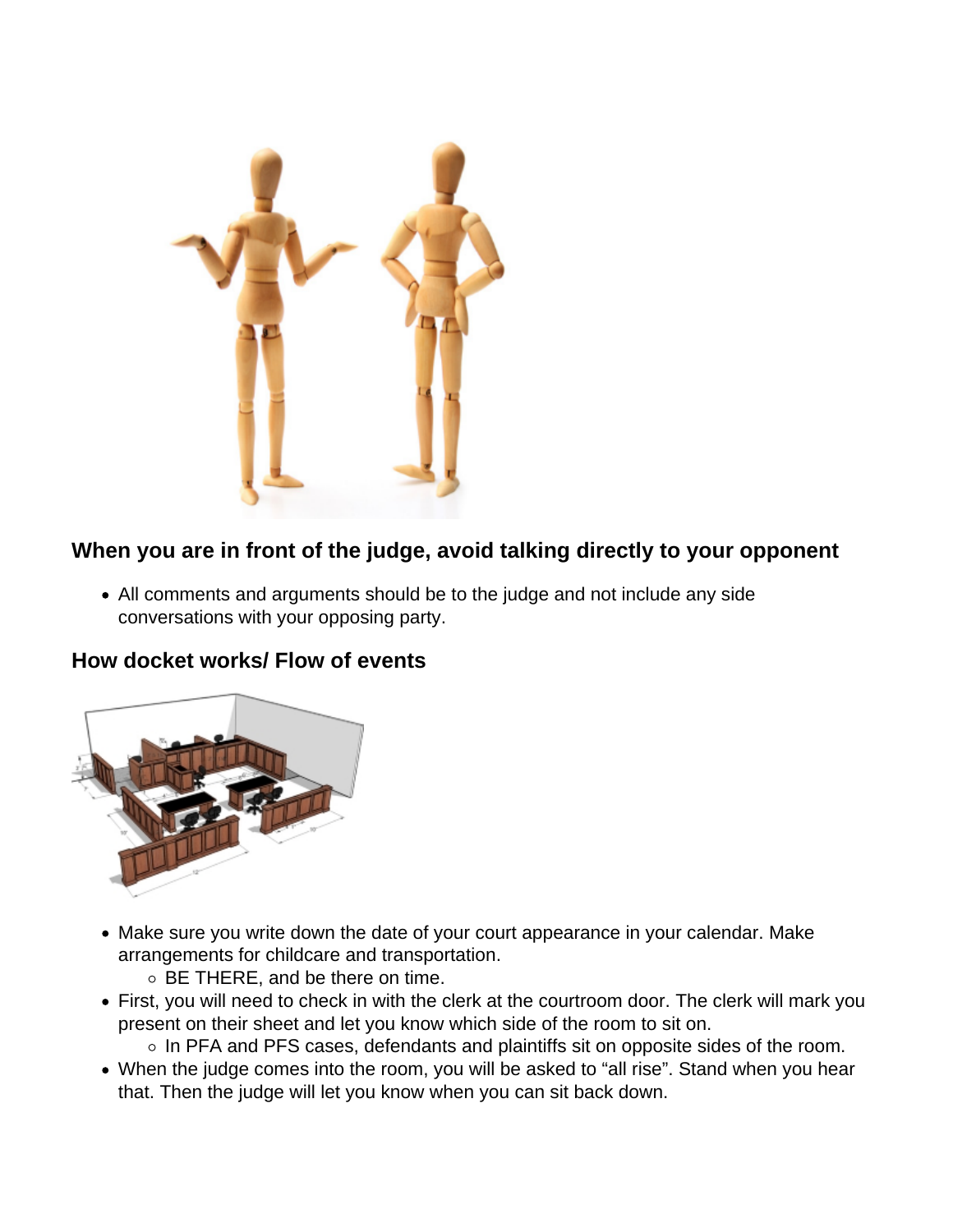- The judge will then go through the docket list to see who is present and who is not. This makes the docket list shorter by eliminating the cases that have no one present.
	- $\circ$  Make sure you state that you are there when your name is called.
- In most counties, the judge will then start with represented cases. Those are cases for which the people have hired attorneys.
- When your case is called, come to the front of the divider separating the main seating area (called the "gallery") and the trial area. Stand at your table (plaintiff or defendant) in front of the judge.
- Listen carefully to what the judge says and asks. This will direct you as to what you need to do next.
- If you want to enter something into evidence or approach a witness or the judge, you must first ask permission from the judge.
	- $\circ$  Say something like "Your Honor, may I approach the witness?" Then wait to hear the judge's answer before acting.
- Once the case is dealt with for the day (whether it be continued to another date, dismissed, or resolved and a court order issued), you will need to wait for the clerk to give you your papers before you leave the courtroom.
	- You need these documents for your files. They tell you what was decided that day.
	- $\circ$  Make copies of the documents and keep them in a safe place.
- Make sure you and the opposing party leave at different times.
	- $\circ$  If you feel unsafe walking to your car, ask the sheriff for an escort. They will usually provide you with one.
- Make sure to keep safety planning. This is an important step that can help ensure your safety.
	- $\circ$  It's also a good idea, if you haven't already, to get in touch with the advocates at one of the domestic violence resource centers above. They can help heal the internal wounds many victims struggle with.
- If your case was continued to another date, make sure to write it down in your calendar and plan to be there.
	- $\circ$  Make arrangements for childcare and transportation. You don't want to have the case dismissed because you didn't show up.

### **Clerks**

- The clerk's office is where you go to file things in the courthouse. They usually close at 4, so keep that in mind.
- They also have several forms available and can make copies of documents at a small charge.

## **Safety first**

You can be escorted to your car by police officers if you don't feel safe. Just ask!